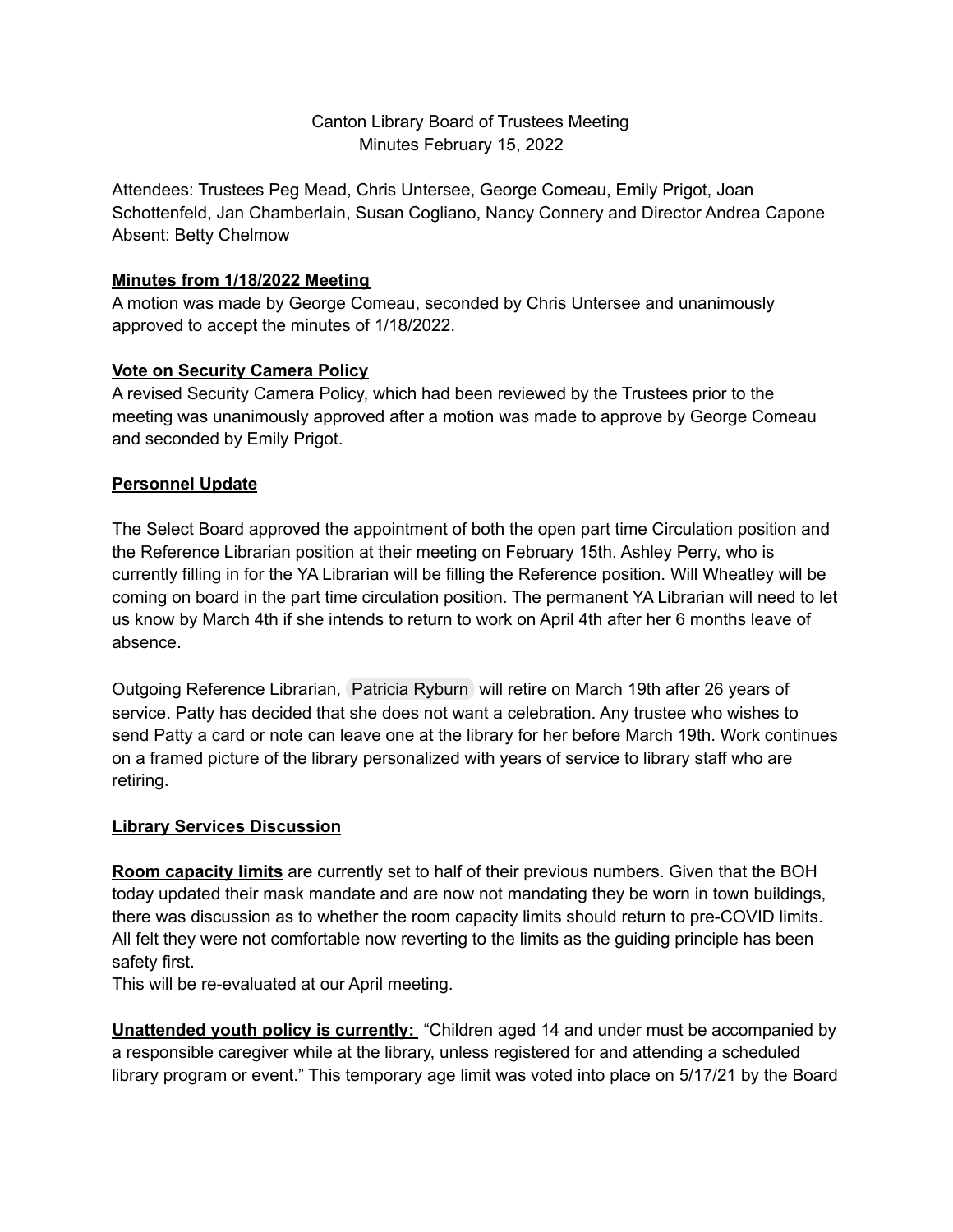of Library Trustees, and was to be in place until more young children are able to be vaccinated for the Covid-19 virus.

*Emily Prigot made a motion that we revert back to our previous policy that states "children age 11 and under must be accompanied by a responsible caregiver aged 16 or over while at the library, unless registered for and attending a scheduled library program or event" Chris Untersee seconded the motion which was then unanimously passed.*

Room Rentals -Currently, due to COVID concerns, the library is not charging for room rentals and only Canton groups, town affiliated groups/committees, or Canton non-profit organizations may reserve meeting rooms. There are now many requests from for-profit organizations as well as Canton condo associations to book our spaces for a fee again.

*George Comeau made a motion to remove the room rental restrictions but keep in place the 50% capacity limits.*

*Joan Schottenfeld seconded the motion which was then unanimously passed.*

#### **Director's Report**

February is Black History Month. Please stop by the library to check out our wonderful displays of books and materials by Black authors and celebrating Black History. There are materials for all ages, including a fantastic display in our Young Adult section.

In person programming resumed on February 1st, and has been increasing in popularity. We welcome back our patrons to the library with a number of options for education and enrichment, and are happy to announce the launch of a new book club: "The Fiction Book Club". We encourage those looking to dive into a great story to join the new club, or to check out one of the 5 other book clubs offered each month through the library. These clubs are an excellent way to keep that New Year's resolution of "reading more" in the new year. Some book clubs have elected to continue meeting virtually for the time being, while others are meeting in the library again. Check our website for the most accurate information on meeting times and locations.

Library borrowing trends are holding steady with 13,658 physical materials checked out in January. E-Books and E-Audio books are also exceedingly popular and 4,587 have been checked out over the past month. We welcomed 53 new library card holders in January, which is traditionally a slower month for library card registrations.

Our homebound delivery program is a wonderful service for Canton residents that are unable to come to the library themselves. Participants in this free service are able to select the specific books they would like delivered, or our librarians will select books based on their preferences. Twice a month a volunteer will visit the resident to drop off new materials and collect the books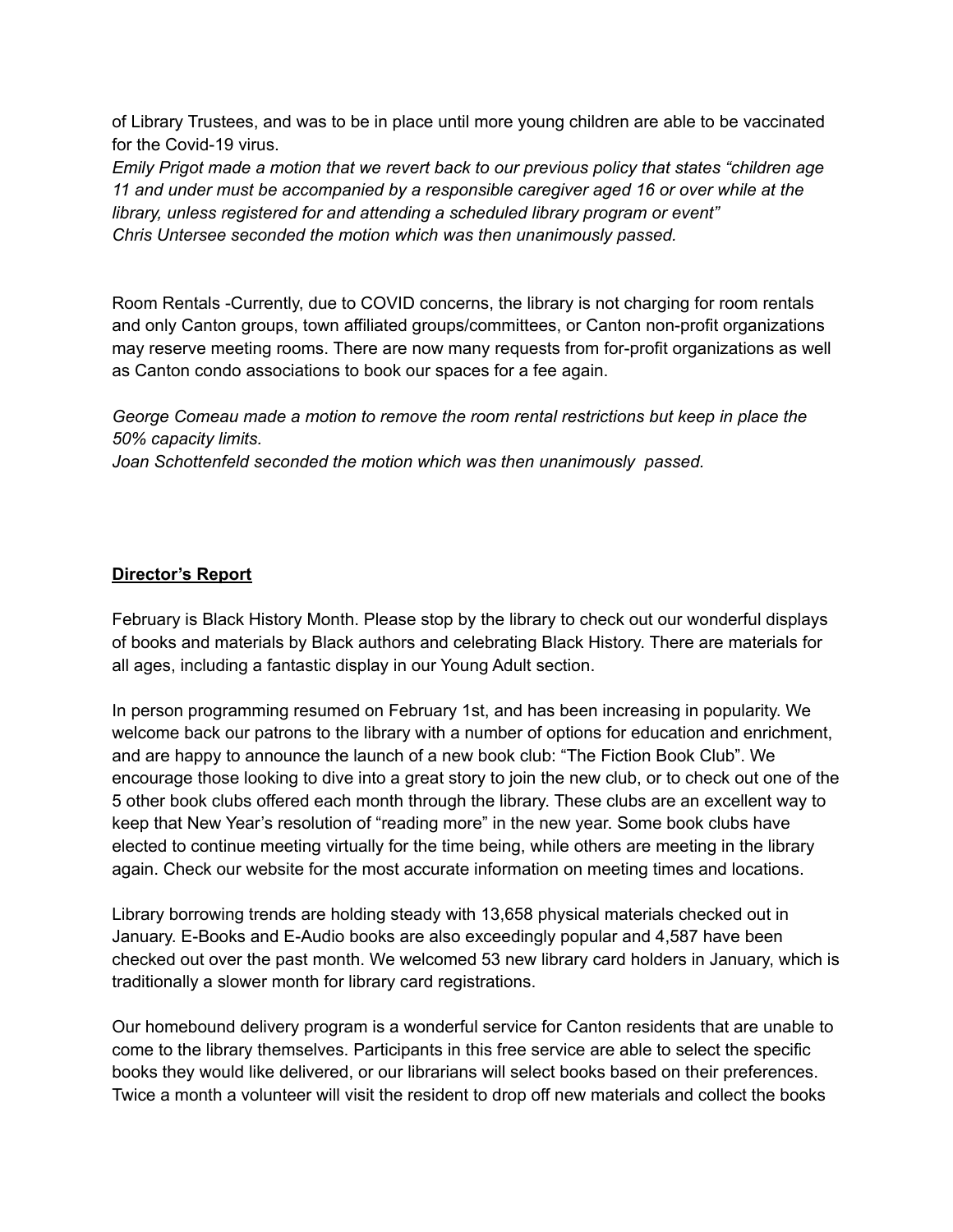and items they are finished with. One new resident started the homebound delivery program this month. Anyone wishing to learn more about this service for themselves, or for a loved one, should call the library to get set up.

Our children's library staff have been hard at work planning exciting events and activities for children and their caregivers. This February vacation week we will be hosting an in person craft Tuesday through Saturday at 2:30PM. No registration is required. Check out our story times which are running in person three times each week. Some of the toys and puzzles in the children's library have returned and are a big hit with our youngsters. The Homework Center continues to serve tweens and teens with meetings three times each week.

During the recent snowy weather a leak in the roof above the periodical reading room developed. Unfortunately, there was damage to our paint and plaster which will need to be repaired. Roofers were hired to address the issue, and we are hopeful that the fixes they made will tide us over until the library roof is replaced at a future date.

### **Budget Report**

Andrea reported that we are on track for spending. The Director has met with the Town Administrator and Finance Director to explain our FY23 budget requests, including one for a new Young Adult Librarian 25 hour position to help meet the ever growing volume of young people. Andrea will meet with the Finance Committee on February 16th at 7:00PM to discuss FY23 budget requests.

# **Friends of the Library Update**

The Friends have been actively fundraising for "Love your Library" month! This February show some love for your library by stopping by one of three make your own button fundraising programs, or enter to win a 50/50 raffle! Tickets can be purchased at the Circulation Desk or in the Children's Library. Funds raised by the Friends directly support our wonderful library programming and events.

#### **Strategic Planning Committee**

The planning process is underway. The Trustees, Friends, and other key stakeholder groups will be asked to participate in the process.

#### **Interior Renovation Committee**

The Director will meet with TSKP to review progress on February 14th.

# **Canton Reads**

Throughout the month of April we look forward to our community wide reading program, where Canton will connect through conversations and activities centered around a common book.